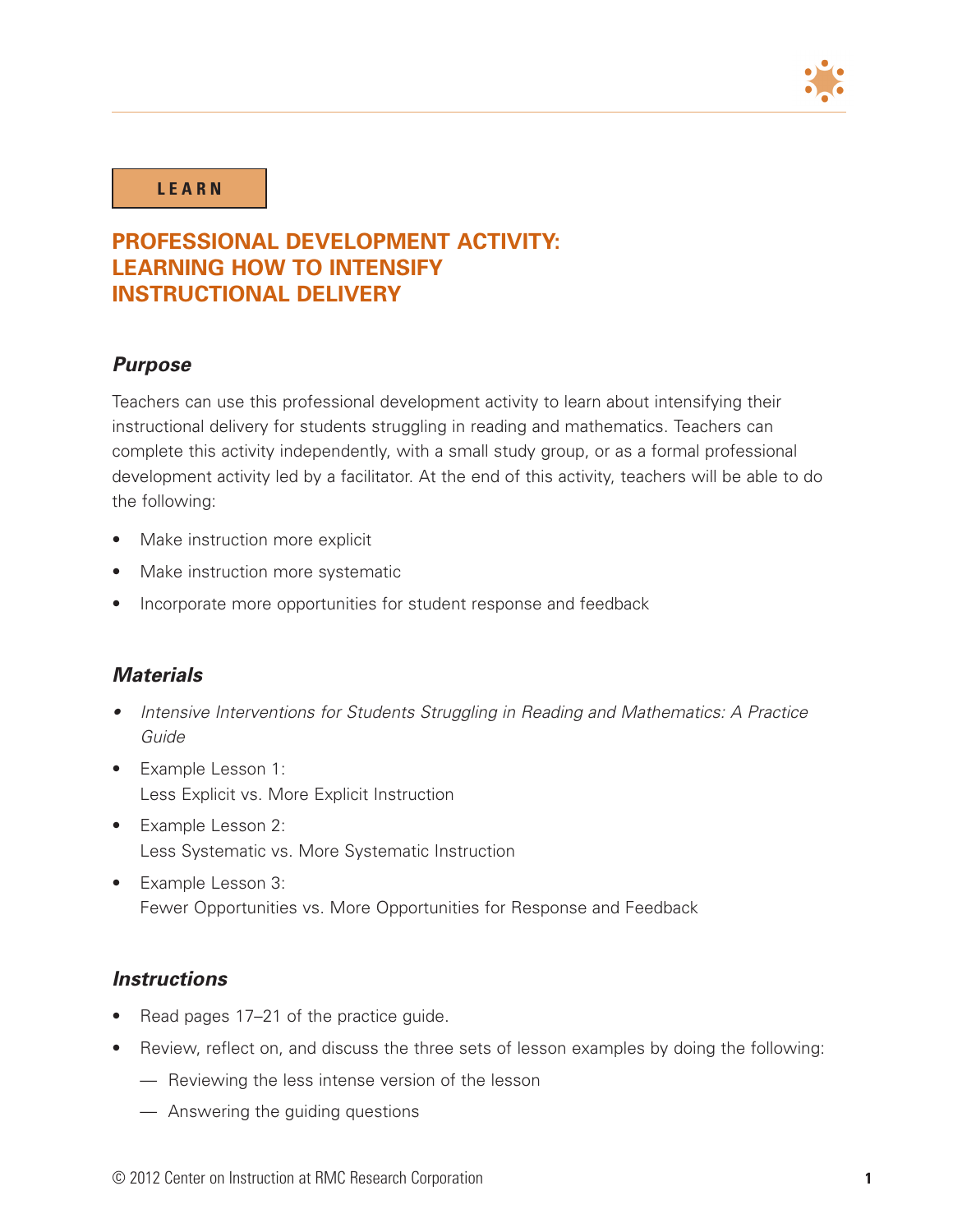- Reviewing the more intense version of the lesson, paying particular attention to the supplemental information on the right side of the page, which highlights specific aspects that make the lesson more effective for students with learning disabilities
- Answering the reflection questions

### *Example Lessons*

These lessons highlight the difference between instructional delivery that is less intense and delivery that is more intense and designed for students with significant learning difficulties. Each pair of lessons focuses on the same feature of effective instruction and includes a less intense version followed by a version adapted to be more intense. These examples do not describe everything a teacher should address in a lesson or intervention session; instead, they are "snapshots" that exemplify making instruction more explicit and systematic and incorporating more opportunities for student response and feedback. In addition, some of the examples include strategies that support cognitive processes (e.g., self-regulation). Instructional practices that make the more intense version of a lesson especially effective for students with learning difficulties are highlighted on the right side of the page.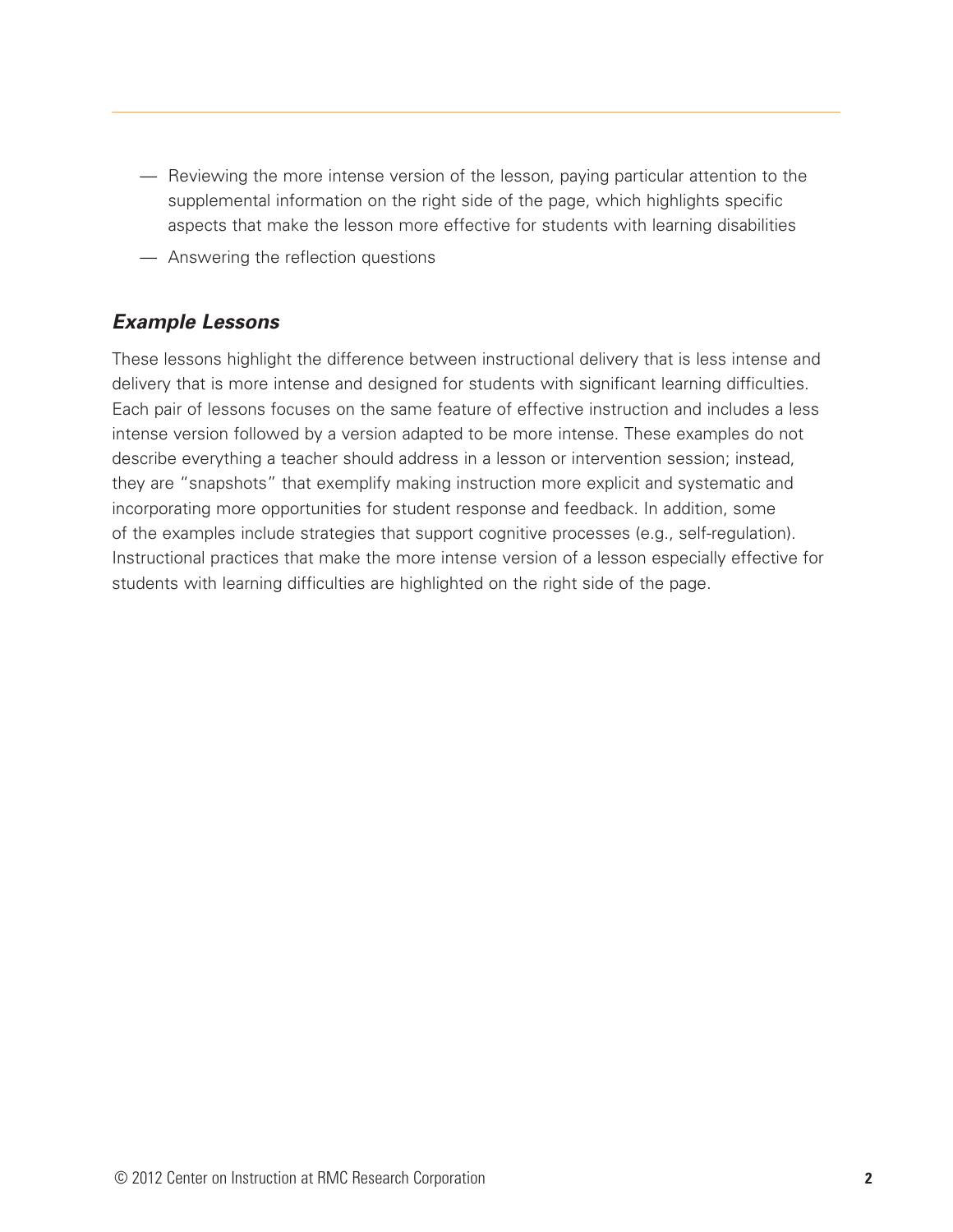

## **EXAMPLE LESSON 1: Less Explicit vs. More Explicit Instruction**

**Explicit instruction** is overt teaching of the steps or processes needed to understand a construct, apply a strategy, and/or complete a task. Explicit instruction includes teacher presentation of new material, teacher modeling, and step-by-step demonstration of what is expected, so that students can accomplish a learning task.

In this lesson, fourth-grade students learn to generate questions about text. Review the less explicit version of the lesson and then answer the guiding questions below.

## **LESS EXPLICIT INSTRUCTION**

- 1. Tell students that asking questions about the passage during and after reading will help them check their understanding of what they read.
- 2. Tell students that they will read a passage and generate questions after each section.
- 3. Have students read the first section of the passage.
- 4. Ask each student to write a question that can be answered by reading the passage.
- 5. Have students share their questions and let others in the instructional group provide the answers.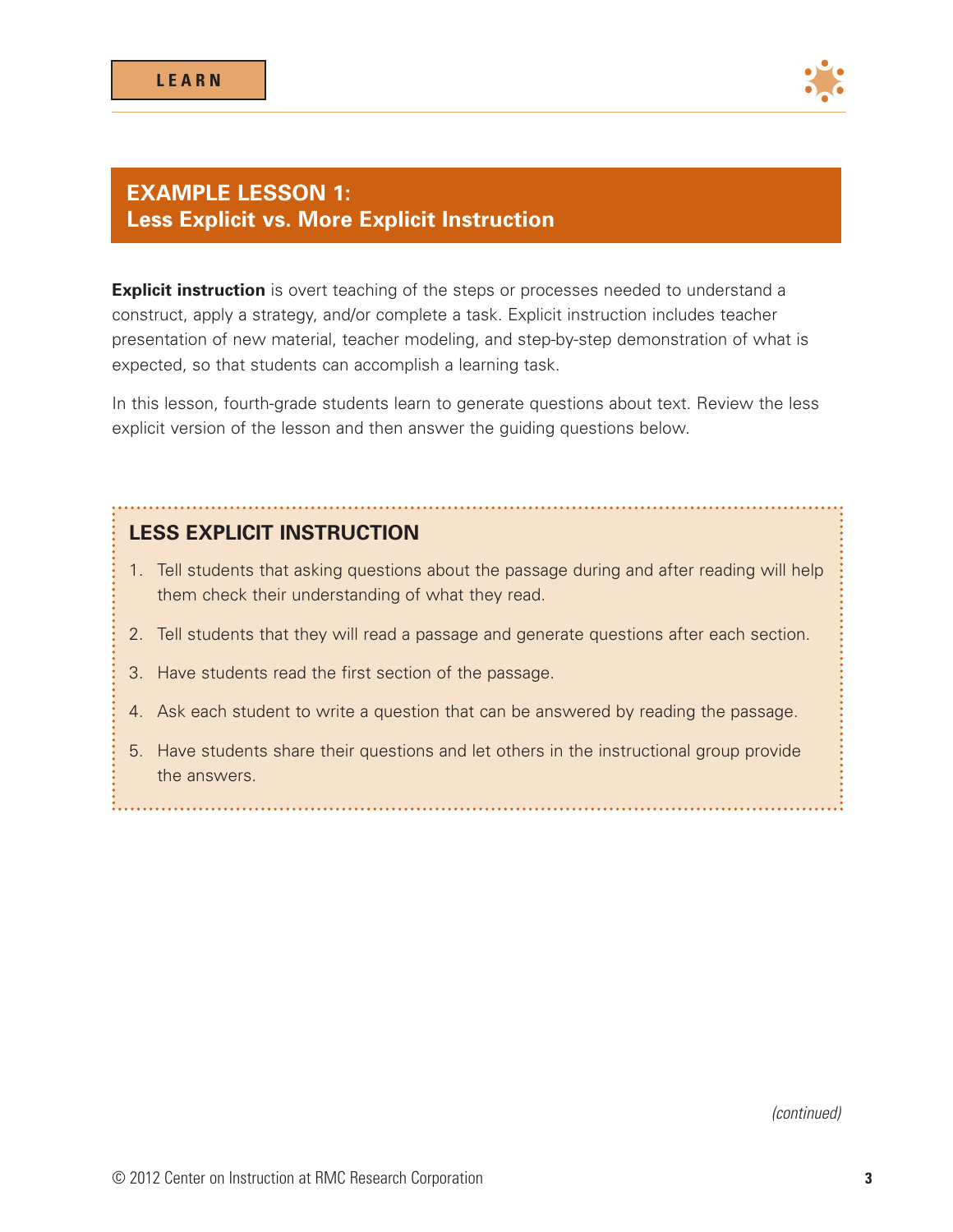# **GUIDING QUESTIONS**

Given this lesson, what might struggling readers find challenging about learning to generate questions?

How could you adapt this lesson to make it more explicit?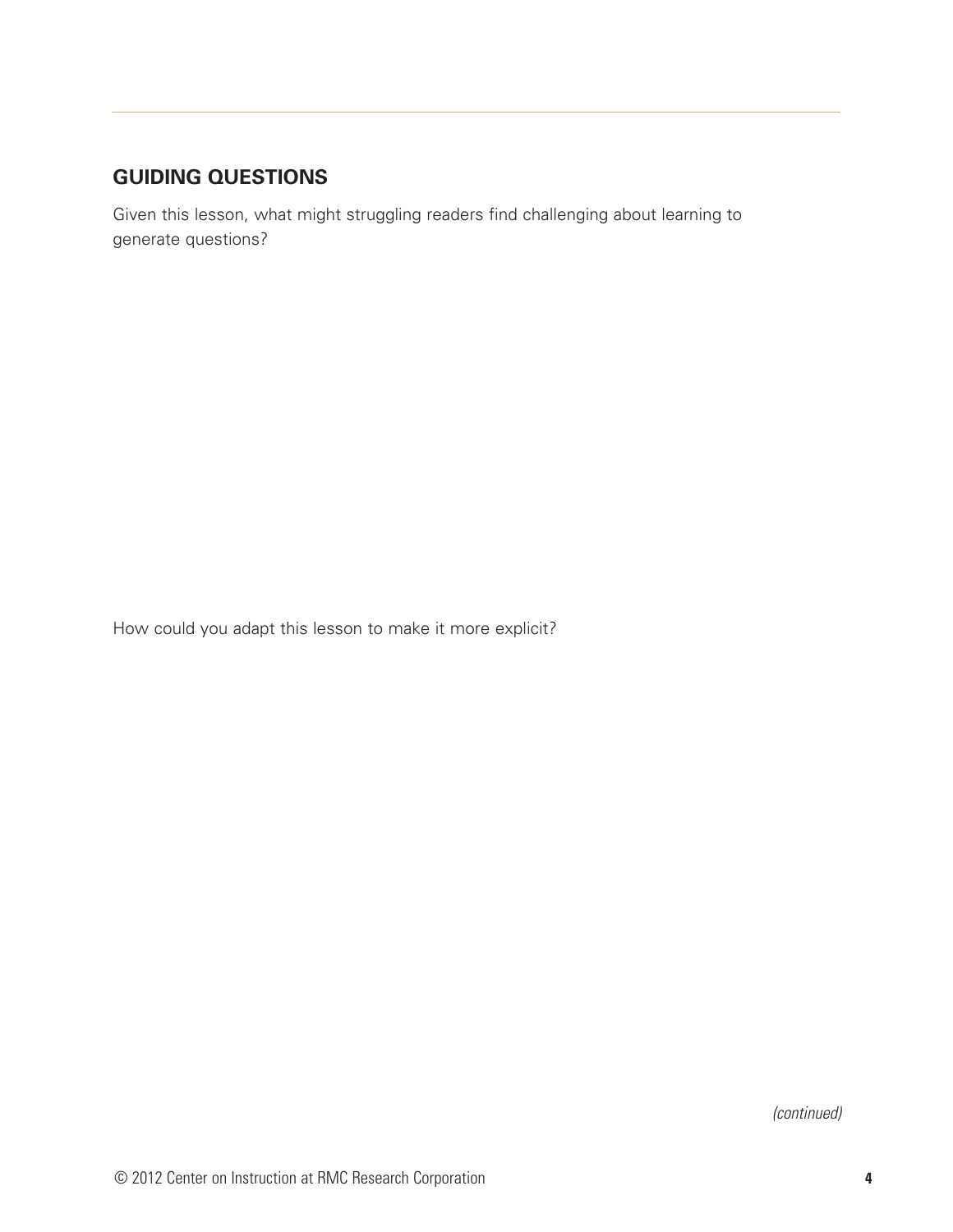

# **ADAPTATION**

Now, review the lesson on question generation adapted to be more explicit. Pay particular attention to the information on the right-hand side of the page. This text highlights specific aspects that make this lesson more effective for students with learning difficulties.

# **LESSON ADAPTED TO BE MORE EXPLICIT**

- 1. Tell students that asking questions about a passage during and after reading will help them check their understanding of what they read.
- 2. Read the first section of the passage together.
- 3. Model creating a question that can be answered by using information found "right there" in the passage:
	- a. Identify information from the text and turn it into a question. For example, say: "There is a lot of information about Cam finding the gold ring. I think that might be important. I'll make a 'right there' question. The text tells right there where the gold ring was found, so I'll make a question about that to be sure I can remember.

Making a question is difficult for me. I have to remember that I'm starting with the answer or the important information and then consider what question would have the answer. I can do this.

My question is: 'Where did Cam find the gold ring?' I used one of our question words, where, to begin my question. Now, I need to check the text to be sure I made a 'right there' question."

Provide a model to make the steps for generating a question explicit for students. In addition, introduce one type of question at a time (e.g., "right there" questions first) to allow students to practice and understand the explicit steps for generating different types of questions.

A think-aloud provides explicit instruction for students regarding what they should think about when completing the task.

A model of self-talk reminds students to use this selfregulation technique when they work through the task.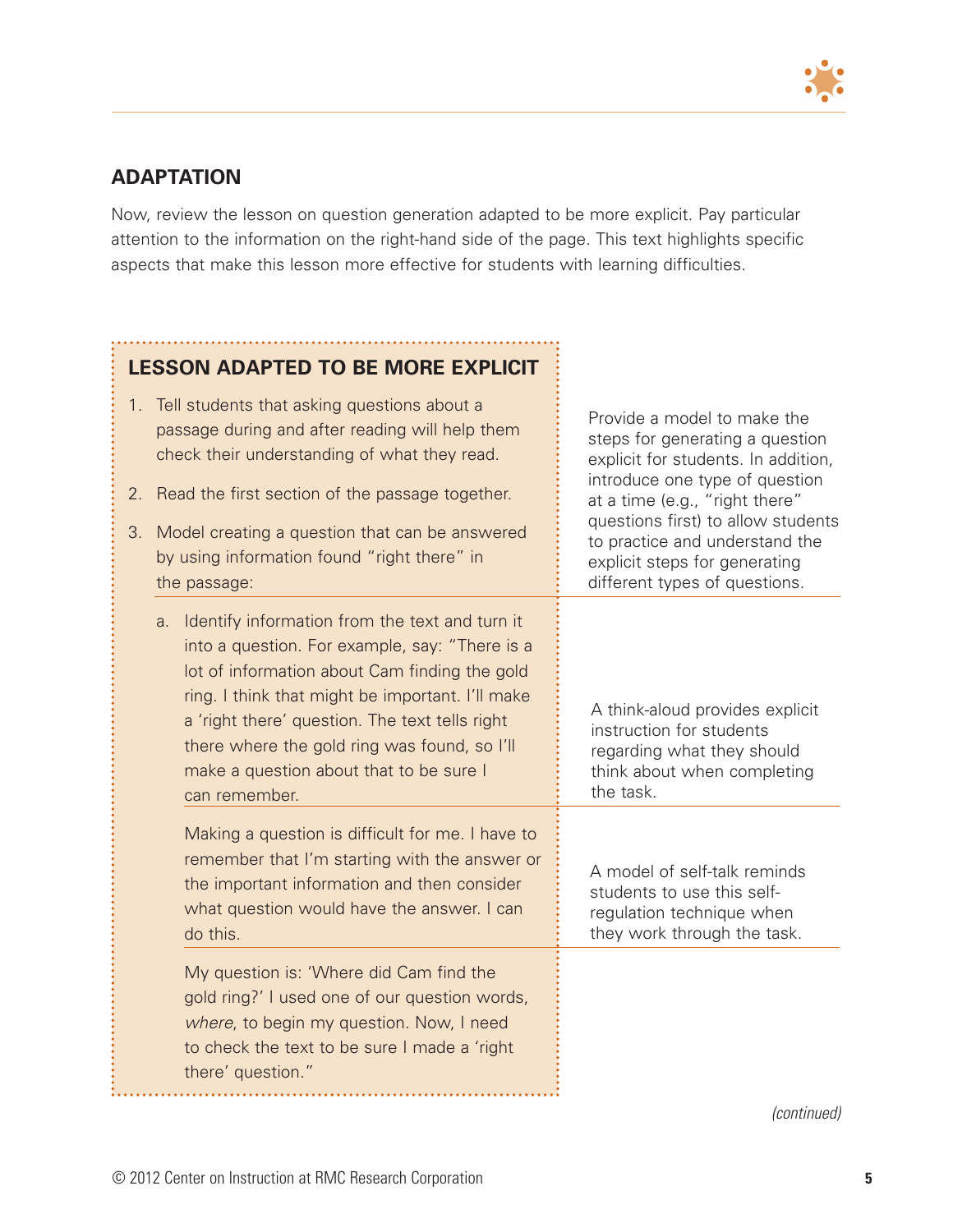| Have students find the answer in the text.<br>Point out that the question can be answered<br>by using only information from the text.                                                                                                                          | and instruction. Here, students<br>have to identify the answer in<br>the text to make explicit the<br>key features of a "right<br>there" question. |
|----------------------------------------------------------------------------------------------------------------------------------------------------------------------------------------------------------------------------------------------------------------|----------------------------------------------------------------------------------------------------------------------------------------------------|
| Continue with other sections of the text,<br>4.<br>modeling several questions for students.                                                                                                                                                                    | Provide several models to help<br>students understand how to<br>complete the new task.                                                             |
| Have students work in partner groups to select<br>5.<br>one section of text and generate one "right"<br>there" question.                                                                                                                                       |                                                                                                                                                    |
| Have partners share their question with the group<br>6.<br>and allow other students in the group to answer<br>the question. Have students determine whether<br>the question is truly a "right there" question and<br>state why. Provide feedback as necessary. | Provide immediate feedback<br>during initial practice attempts<br>to explicitly emphasize the key<br>features of completing the task.              |
|                                                                                                                                                                                                                                                                |                                                                                                                                                    |

Engage students in the model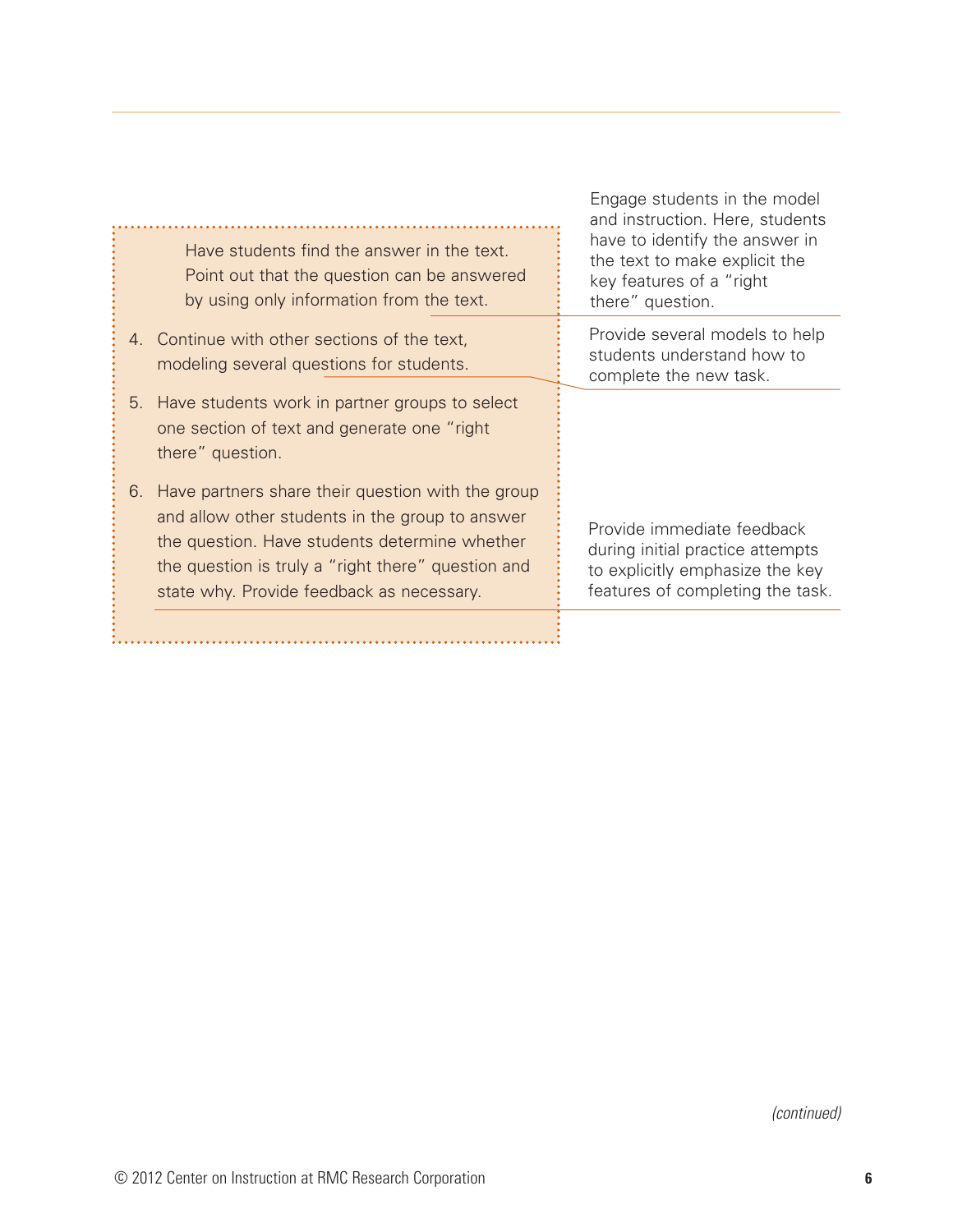

# **REFLECTION QUESTIONS**

List at least three ways this lesson was adapted to make it more explicit.

Think about a lesson you recently delivered. How could you have made it more explicit for your struggling students?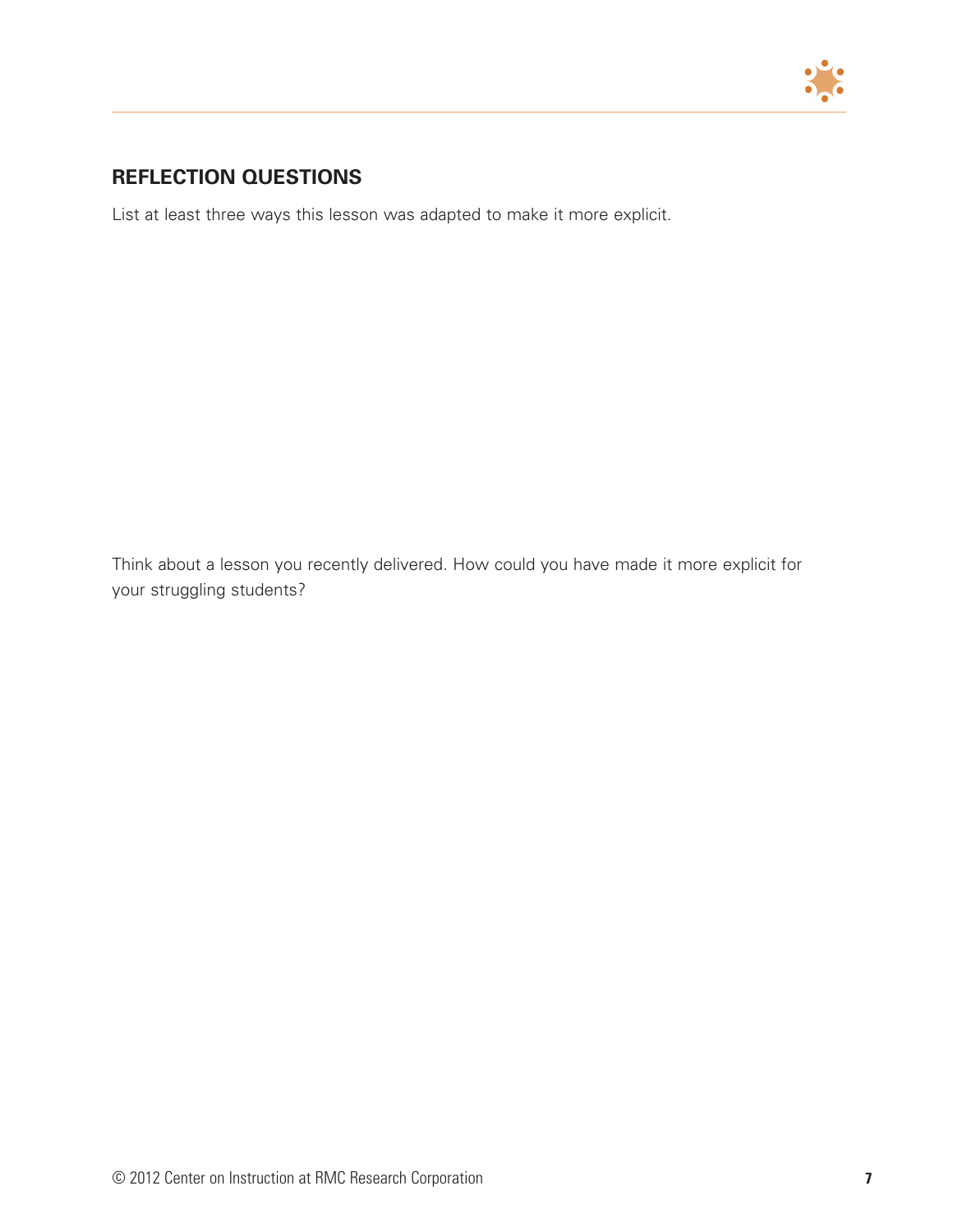### **EXAMPLE LESSON 2: Less Systematic vs. More Systematic Instruction**

**Systematic instruction** is complex skills broken down into smaller, manageable "chunks" of learning and requires careful consideration of how best to teach these discrete pieces to achieve the overall learning goal. Systematic instruction includes sequencing learning chunks from easy to difficult and providing scaffolding to control the level of difficulty throughout the learning process.

In this lesson, second-grade students learn to measure to the nearest inch. Review the less systematic version of the lesson and then answer the guiding questions below.

### **LESS SYSTEMATIC INSTRUCTION**

- 1. Tell students that they will learn to measure things to the nearest inch. Pass out a ruler to each student.
- 2. Explain to students that if they measure something that ends between two numbers on the ruler, they will use the closest number (nearest inch). Draw a horizontal line on the board that is less than 12 inches long. Tell students that you will use the ruler to measure the line. Point to the end of the line and tell students the nearest inch. Write the number of inches on the board.
- 3. Demonstrate measuring a different line and ask students to state the measurement to the nearest inch.
- 4. Provide each student with a sheet of paper with three lines of different lengths drawn on it.
- 5. Ask students to measure each line to the nearest inch and write the measurement. Check and provide feedback.
- 6. Ask students to put a writing utensil of their choice on the desk and measure it to the nearest inch. Check and provide feedback.

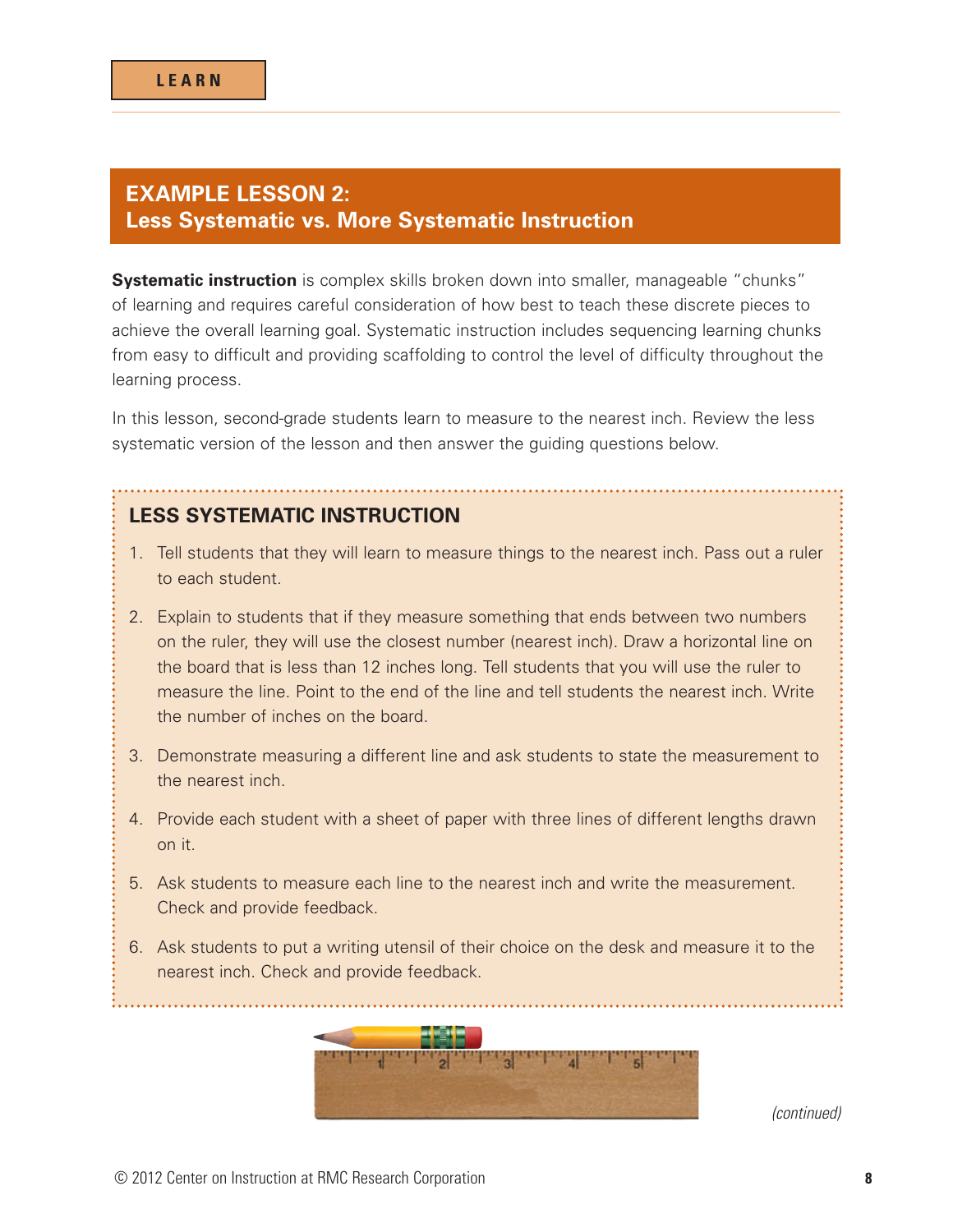

# **GUIDING QUESTIONS**

Given this lesson, what might struggling students find challenging about learning to measure objects to the nearest inch?

How could you adapt this lesson to make it more systematic?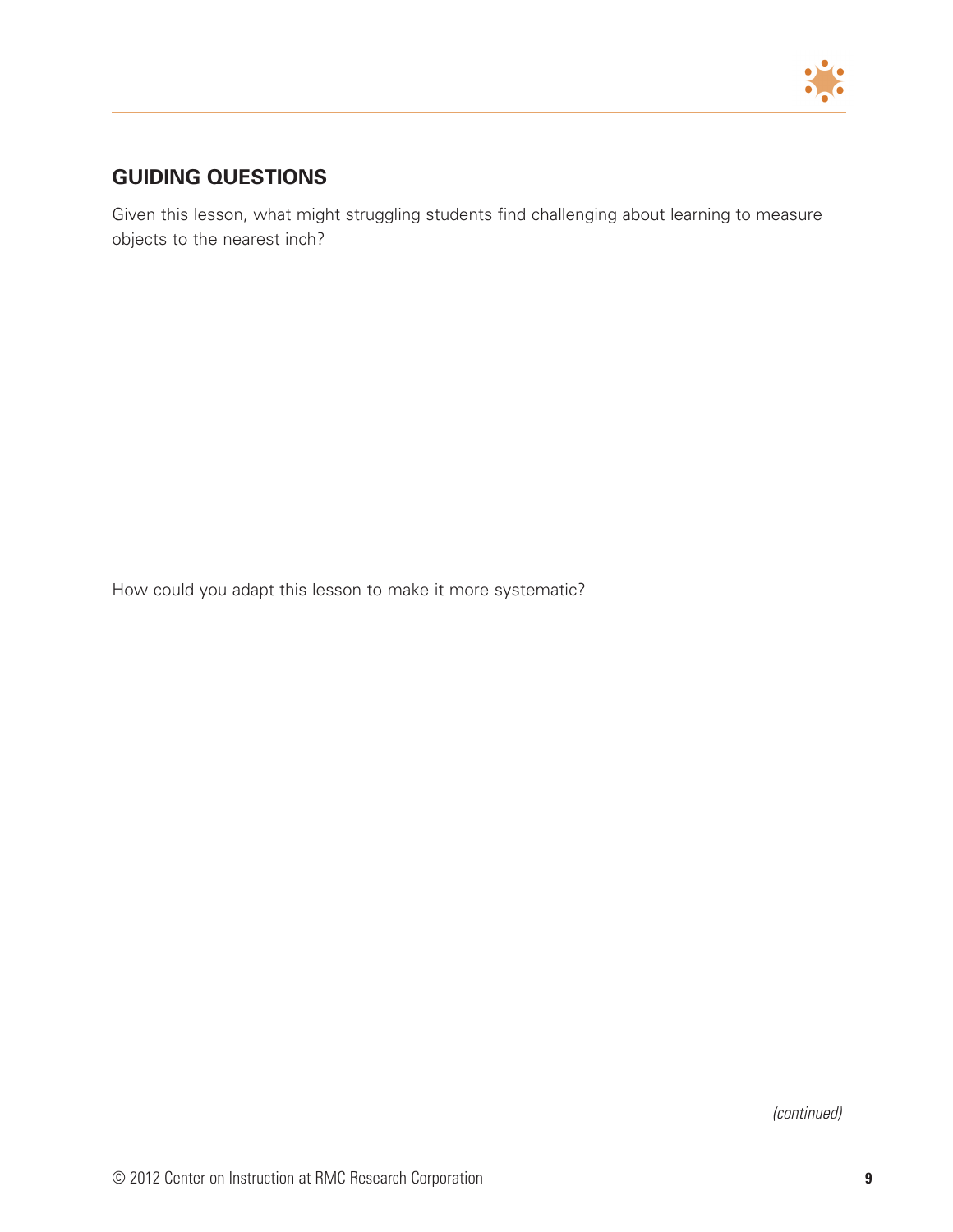## **ADAPTATION**

Now, review the lesson on measurement adapted to be more systematic. Pay particular attention to the information on the right-hand side of the page. This text highlights specific aspects that make this lesson more effective for students with learning difficulties.

| <b>LESSON ADAPTED TO BE MORE</b><br><b>SYSTEMATIC</b>                                                                                                                                                                                                                                                                                                                                                                                                                                                                                      |                                                                                      |
|--------------------------------------------------------------------------------------------------------------------------------------------------------------------------------------------------------------------------------------------------------------------------------------------------------------------------------------------------------------------------------------------------------------------------------------------------------------------------------------------------------------------------------------------|--------------------------------------------------------------------------------------|
| Tell students that they will learn to measure<br>1.<br>things to the nearest inch. Pass out a ruler to<br>each student.                                                                                                                                                                                                                                                                                                                                                                                                                    |                                                                                      |
| 2.<br>Draw a large ruler on the board (or show a large<br>classroom ruler). Point to the lines between the<br>numbers on the ruler. Explain to students that if<br>they measure something that ends between two<br>numbers, they will use the closest inch. Point to<br>the longest line between 2 and 3 inches, the 2.5-<br>inch mark. Have students find that line on their<br>rulers. Tell students that if they point before that<br>line, the closest number is 2 and that if they point<br>after that line, the closest number is 3. | Provide instruction in a<br>prerequisite skill for measuring<br>to the nearest inch. |
| Repeat the model, using the .5-inch line between<br>3.<br>6 and 7 and again between 10 and 11. Each time,<br>have students find the .5-inch line between those<br>numbers on their rulers.                                                                                                                                                                                                                                                                                                                                                 |                                                                                      |
| Point to a spot between two numbers on the<br>4.<br>ruler (e.g., between 5 and 6 but closest to 5). Ask<br>students which number/inch is closest. Remind<br>students that because you pointed to a spot<br>before the long line (halfway mark), the number 5<br>is closest. So, the nearest inch is 5 inches.                                                                                                                                                                                                                              |                                                                                      |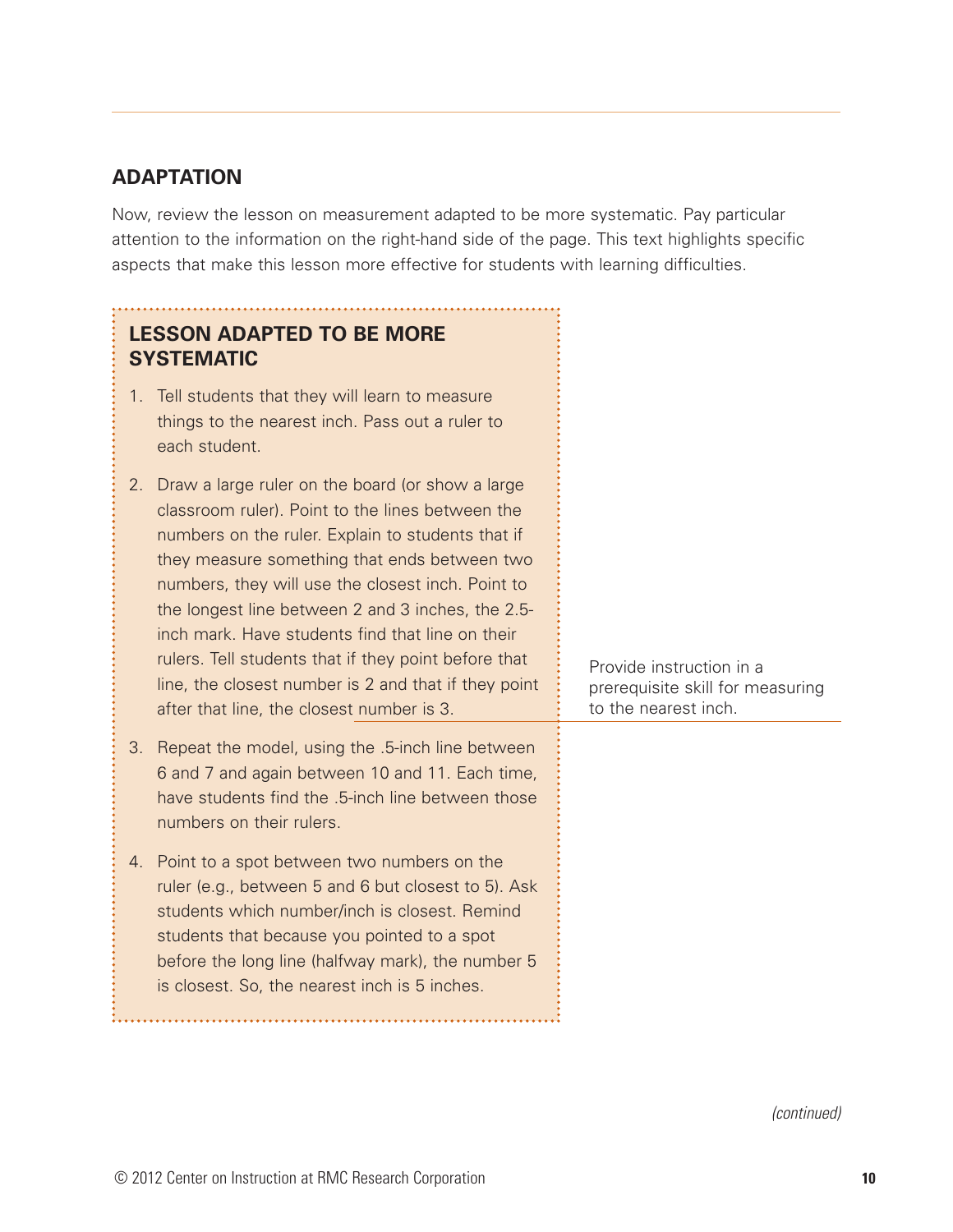

| Point to different points on the ruler between<br>5.<br>numbers. Have students point to the same spot<br>on their rulers and tell their partner which number<br>is closest. Call on a student to share with<br>the group. | Provide students with<br>opportunities to practice the<br>prerequisite skill to ensure<br>understanding before moving to<br>the next steps in the process. |
|---------------------------------------------------------------------------------------------------------------------------------------------------------------------------------------------------------------------------|------------------------------------------------------------------------------------------------------------------------------------------------------------|
| Draw a line on the board that is less than 12<br>6.<br>inches long. Tell students that you will use the<br>ruler to measure the line. Do the following to<br>measure and determine the nearest inch:                      |                                                                                                                                                            |
| a. Line up the end of the ruler with the end of<br>the line.                                                                                                                                                              |                                                                                                                                                            |
| b. Trace your finger along the ruler until you get<br>to the end of the line.<br>Determine which number is closest.<br>C <sub>1</sub>                                                                                     | Provide students with a step-by-<br>step process for measuring to<br>the nearest inch. Breaking the<br>process into steps can make                         |
| d. Record the length of the object to the<br>nearest inch.                                                                                                                                                                | the process more manageable<br>by providing a scaffold for<br>completing the task.                                                                         |
| 7. Demonstrate measuring a different line and ask                                                                                                                                                                         |                                                                                                                                                            |
| students to tell you whether the ruler lines up<br>with the end of the object. Have students count                                                                                                                        | Include the step-by-step process<br>in the model.                                                                                                          |
| the numbers with you as you follow along with<br>the ruler to the end of the line. Have students tell<br>you which inch is closest.                                                                                       | Model the measurement of<br>both lines and objects because<br>students will be expected to                                                                 |
| Demonstrate again, this time measuring a small<br>8.<br>object instead of a line on the board.                                                                                                                            | measure both at the end of<br>the lesson.                                                                                                                  |
| Provide students with a sheet of paper with three<br>9.<br>lines of different lengths, two spaces to place<br>objects to measure, and the steps for measuring<br>to the nearest inch written on it.                       |                                                                                                                                                            |
| 10. Ask students to tell you the first step of<br>measuring to the nearest inch (line up the ruler).<br>Tell students to complete this step for the first<br>line. Check and provide feedback.                            | Provide scaffolding during initial<br>practice to assist students in<br>remembering the step-by-step<br>process for measuring to the<br>nearest inch.      |
|                                                                                                                                                                                                                           | (continued)                                                                                                                                                |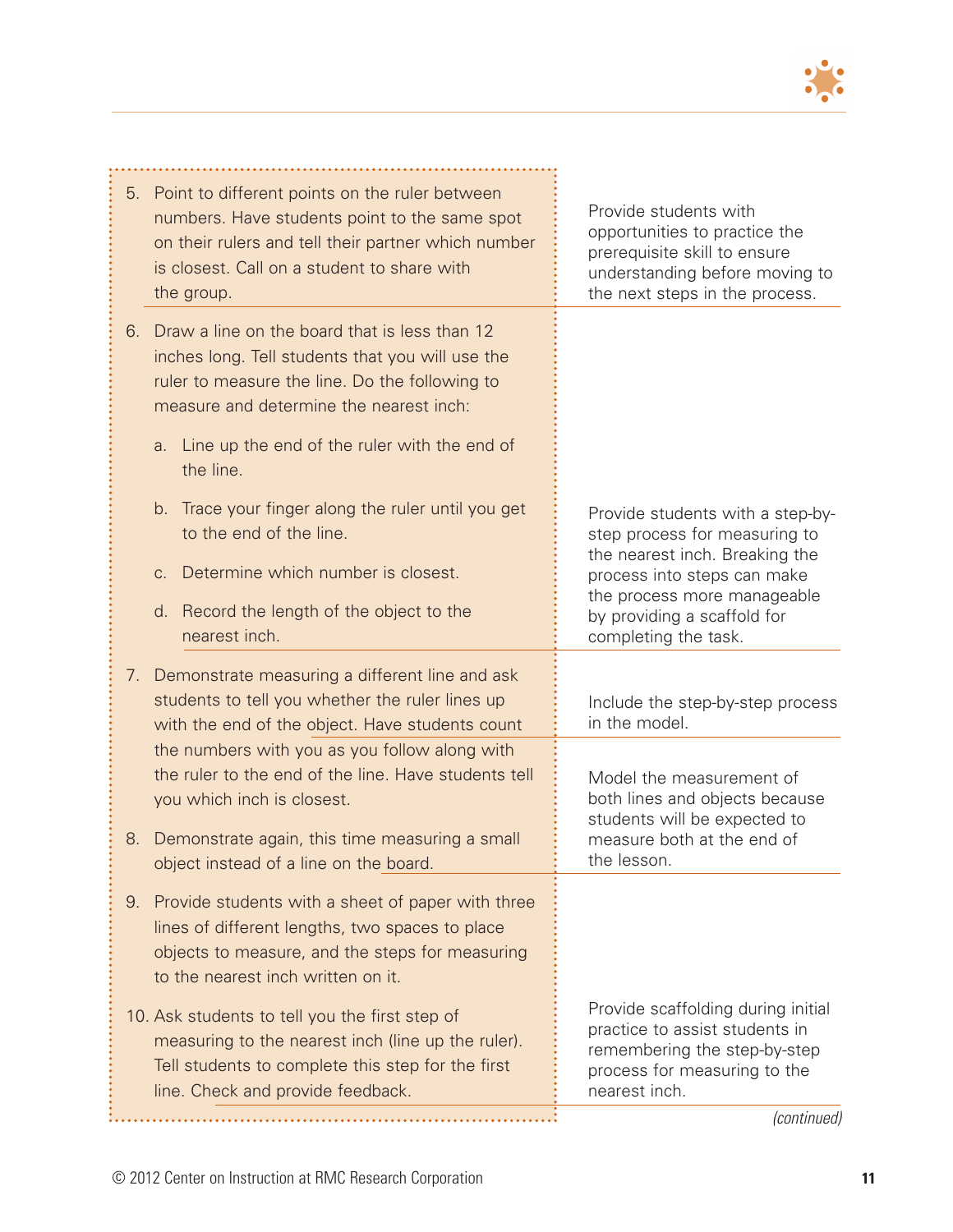| 11. Ask students to tell you the second step of<br>measuring to the nearest inch (follow along the<br>ruler to the end of the line and find the closest<br>number). Tell students to complete the second<br>step, counting as they trace their finger along<br>the ruler. Tell students to put their finger<br>on the number that is closest. Check and<br>provide feedback. |                                                                                               |
|------------------------------------------------------------------------------------------------------------------------------------------------------------------------------------------------------------------------------------------------------------------------------------------------------------------------------------------------------------------------------|-----------------------------------------------------------------------------------------------|
| 12. Ask students to tell you the third step of<br>measuring to the nearest inch (record the length<br>to the nearest inch). Tell students to record the<br>number next to the line. Remind students that the<br>number needs a label. Ask students which label<br>they should use (inches). Tell students to write<br>"inches" next to the number.                           |                                                                                               |
| 13. Repeat steps 10-12 with the second and third<br>lines. Check and provide feedback, prompting<br>when necessary.                                                                                                                                                                                                                                                          |                                                                                               |
| 14. Tell students they will now measure an object by<br>themselves, just like you showed them earlier.<br>Have students place a writing utensil of their<br>choice on the desk. Ask students to state the first<br>step, second step, and third step of measuring to<br>the nearest inch and then work independently to<br>record their answer. Remind students to assess    | Slowly fade scaffolding to allow<br>students to take on more of the<br>process independently. |
| whether they completed each step of measuring<br>to the nearest inch and to write a checkmark next<br>to each step they complete.                                                                                                                                                                                                                                            | Incorporate self-monitoring to<br>assist students in evaluating<br>their task completion.     |
| Check and provide feedback. Ask some students<br>to demonstrate how they measured their<br>writing utensil.                                                                                                                                                                                                                                                                  |                                                                                               |

*(continued)*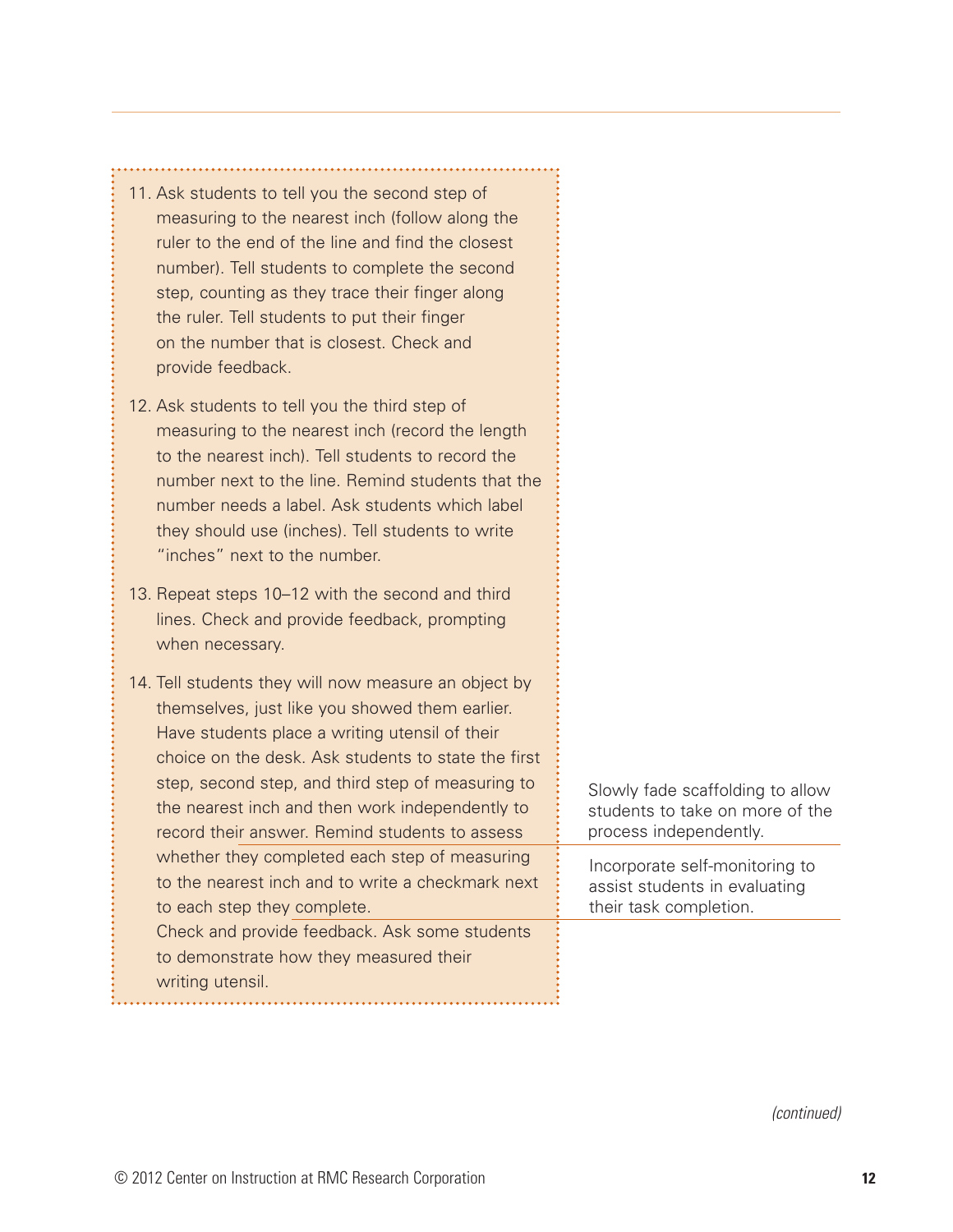

# **REFLECTION QUESTIONS**

How was this lesson adapted to make it more systematic?

Think about a lesson you recently delivered. What are some ways you could have made the lesson more systematic?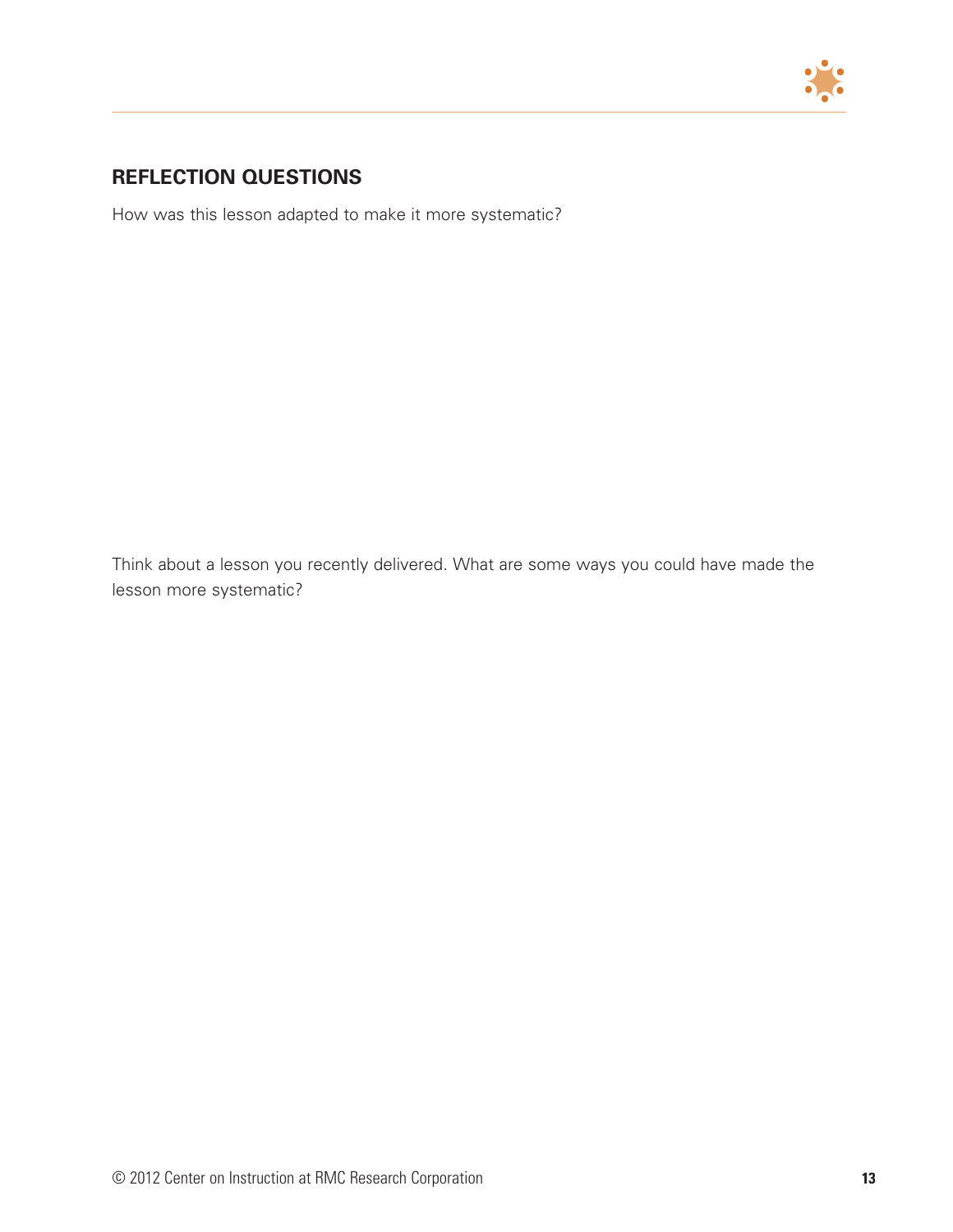## **EXAMPLE LESSON 3: Fewer Opportunities vs. More Opportunities for Response and Feedback**

Students with learning difficulties need frequent opportunities to respond and practice with teacher feedback throughout lessons. Providing many opportunities for response and feedback can help teachers monitor student understanding and can help students refine and master new skills (Hattie & Timperley, 2007; Vaughn et al., 2000).

In this lesson, third-grade students are continuing to learn about single-digit multiplication. Review the version of this lesson with few opportunities for response and feedback and then answer the guiding questions below.

#### **FEWER OPPORTUNITIES FOR RESPONSE AND FEEDBACK**

- 1. Write a single-digit multiplication problem on the board (5 x 3) and call on a student to draw a pictorial representation of the problem (5 groups of 3).
- 2. Provide feedback to the student and explain to the instructional group how the picture represents the multiplication problem.
- 3. Repeat steps 1 and 2 with several different single-digit multiplication problems, calling on different students each time to draw the pictorial representation on the board.

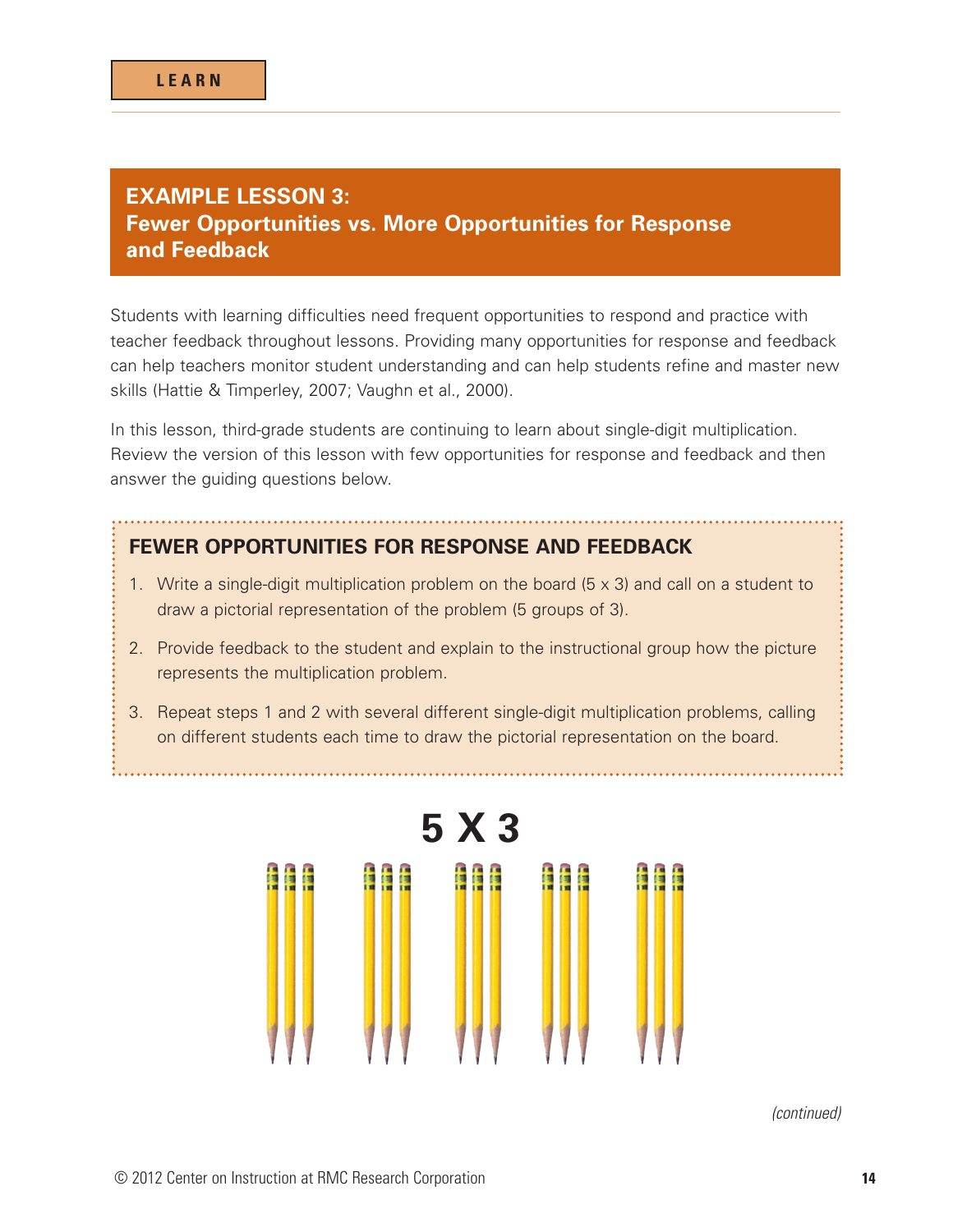

# **GUIDING QUESTIONS**

Given this lesson, what might a struggling student find challenging?

How could you adapt this lesson to incorporate more opportunities for student response and feedback?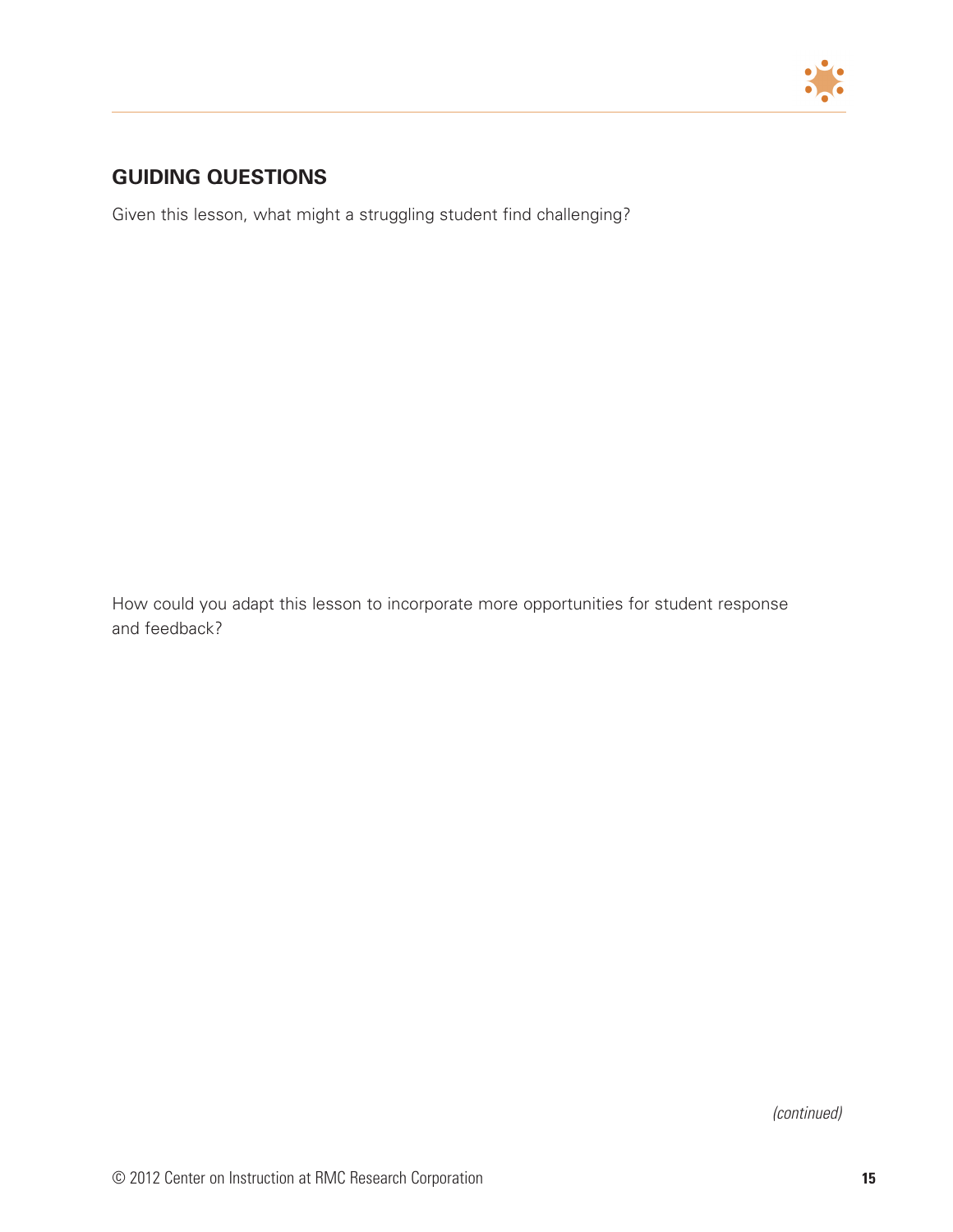# **ADAPTATION**

Now, review the lesson on multiplication adapted to increase student response and feedback. Pay particular attention to the information on the right-hand side of the page. This text highlights specific aspects that make this lesson more effective for students with learning difficulties.

| <b>LESSON ADAPTED TO PROVIDE MORE</b><br><b>OPPORTUNITIES FOR RESPONSE</b><br><b>AND FEEDBACK</b>                                                                                                                                                                                    |                                                                                                                                           |
|--------------------------------------------------------------------------------------------------------------------------------------------------------------------------------------------------------------------------------------------------------------------------------------|-------------------------------------------------------------------------------------------------------------------------------------------|
| Provide each student with a small dry-erase board<br>1 <sub>1</sub><br>and marker (or manipulatives).                                                                                                                                                                                |                                                                                                                                           |
| Remind students of the goal they set to learn<br>2.<br>single-digit multiplication and to monitor their<br>progress toward that goal in today's lesson<br>(have students record their progress at the<br>end of the lesson).                                                         | Incorporate goal setting and self-<br>monitoring of progress toward<br>the goal to increase student<br>attention, motivation, and effort. |
| Write a single-digit multiplication problem on<br>3.<br>the board $(5 \times 3)$ and ask each student to draw<br>a pictorial representation of the problem (5<br>groups of 3) on their own dry-erase board. Check<br>students' representations as they work and<br>provide feedback. | Using personal dry-erase boards<br>allows all students in the<br>instructional group to practice<br>multiple problems.                    |
| 4. Ask students to show their picture to their partner<br>and to explain to their partner how their picture<br>represents the multiplication problem. Check the<br>representations and explanations as students<br>work with their partner.                                          |                                                                                                                                           |
| 5.<br>Repeat steps 3 and 4 with several different single-<br>digit multiplication problems.                                                                                                                                                                                          |                                                                                                                                           |
| 6. Ask a student to write one of the multiplication<br>problems and to draw a picture to represent the<br>problem on the class board. Provide feedback.                                                                                                                              |                                                                                                                                           |
| Ask another student to explain how the picture on<br>7.<br>the board represents the multiplication problem.                                                                                                                                                                          | (continued)                                                                                                                               |